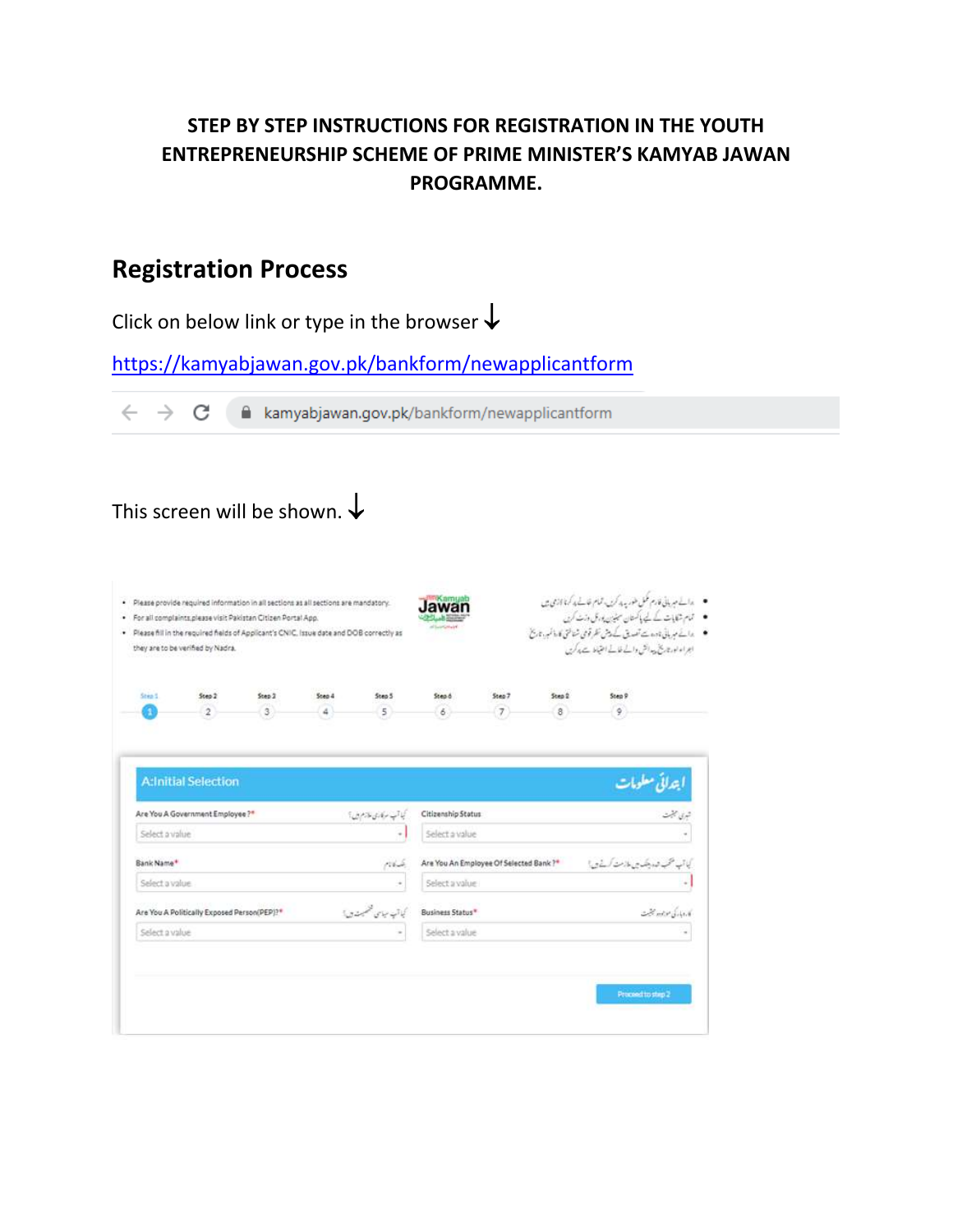Please note that the fields with (\*) are mandatory and need to be filled. Click on the small arrow at the right side of each field and select appropriate answer from the drop down menu.

| Are You A Government Employee? |                 |
|--------------------------------|-----------------|
| No                             | $\Delta t$      |
|                                |                 |
| Select a Value                 |                 |
| Yes                            |                 |
| No                             |                 |
|                                |                 |
| <b>A:Initial Selection</b>     | ابتدائي معلومات |

Are you a government employee? Select Yes or No from the drop down menu.

| Are You A Government Employee?* | کیا آپ سرکاری ملازم ہیں ؟ |
|---------------------------------|---------------------------|
| Select a value                  |                           |

## Please select whether you are a resident of Pakistan.

| <b>Citizenship Status</b> | شہری حیثیت |
|---------------------------|------------|
| Select a value            |            |

Select the bank where you want to apply for the loan under Youth Entrepreneurship Scheme.

| Bank Name*     | بنك كانام |
|----------------|-----------|
| Select a value |           |

Are you an employee of the bank selected above? Select Yes or No.

| Are You An Employee Of Selected Bank ?* | کیا آپ منتخب شدہ بینک میں ملازمت کرتے ہیں؟ |
|-----------------------------------------|--------------------------------------------|
| l Select a value                        |                                            |

## Are you a politically exposed person? Select Yes or No.

| Are You A Politically Exposed Person(PEP)?* | کیا آپ سیاسی شخصیت ہی؟ |
|---------------------------------------------|------------------------|
| Select a value                              |                        |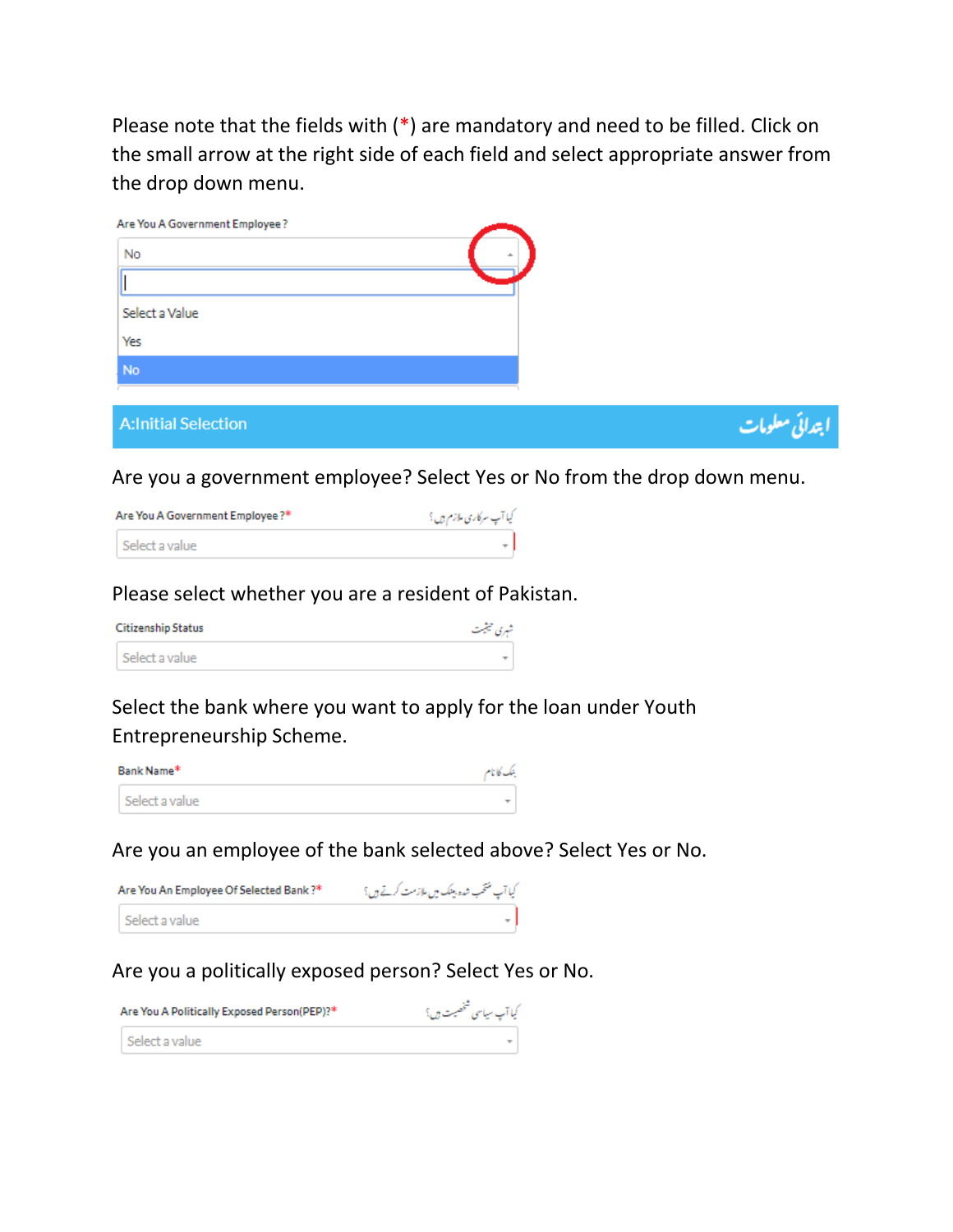Is it a new business or you want to expand your existing business? Select your business status from the drop down menu.

| Business Status* | كاروباركي موجوده حيثيت |
|------------------|------------------------|
| Select a value   | ÷                      |

Please note that you are not eligible for this loan scheme if you are a government employee or politically exposed person or employed in the bank you selected for the loan application.

**B:Personal Information** 

#### **Section B: Personal Information**

Type your full name as per CNIC.

| Applicant's Name*      | درخواست كزار كانام |
|------------------------|--------------------|
| Provide your full name |                    |

#### Select your gender from the drop down menu.

| Gender*        |   |
|----------------|---|
| Select a value | ÷ |

Type your correct CNIC number and re-enter the same in the next field.

| <b>Applicant's CNIC</b> | <b>Confirm Applicant's CNIC</b> |
|-------------------------|---------------------------------|
| 11111-1111111-2         | 11111-1111111-2                 |

#### Type CNIC issue date and re-enter the same in the next field.

| <b>CNIC Issue Date</b> | Confirm CNIC Issue Date |
|------------------------|-------------------------|
| Select a date          | Select a date           |

Type your date of birth as per CNIC and re-enter this information in the next field.

| <b>CNIC Issue Date</b> | Confirm CNIC Issue Date |
|------------------------|-------------------------|
| Select a date          | Select a date           |

Please note that above information is highly critical and will be verified by NADRA so make sure to fill it with utmost care.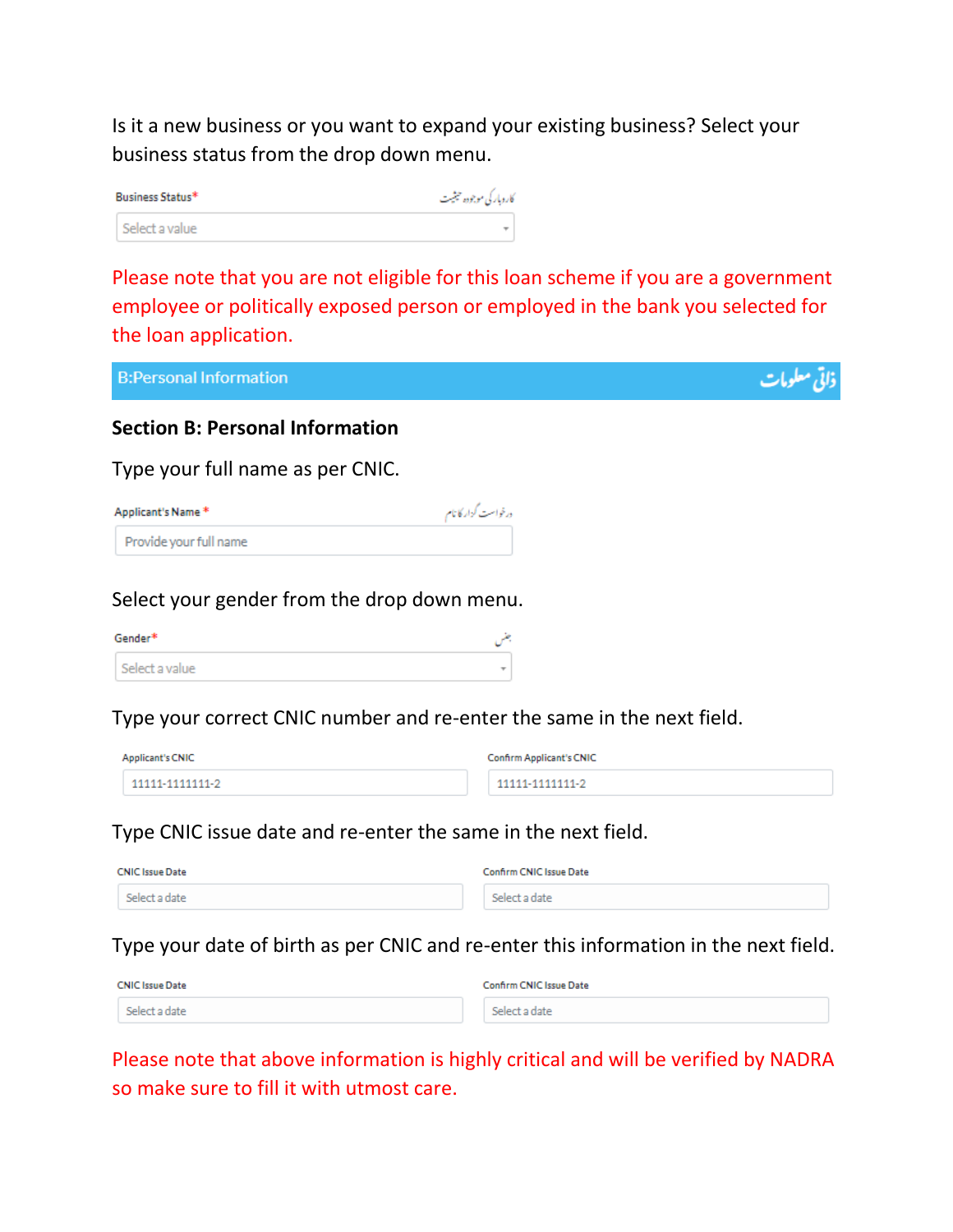#### Select from the drop down menu the number of people dependent on you.

| Number Of Dependents* |                | زير كفالت افراد كي تعداد |
|-----------------------|----------------|--------------------------|
|                       | Select a value |                          |

#### Select your marital status from the drop down menu.

| Marital Status* | ازدواجي حيثيت            |
|-----------------|--------------------------|
| Select a value  | $\overline{\phantom{a}}$ |

## Type full name of your father/husband/guardian.

| Father's/Husband's/Guardian's Name* |                        | درخواست گزار کے والد/شوہر/سرپرست کا نام |  |
|-------------------------------------|------------------------|-----------------------------------------|--|
|                                     | Provide your full name |                                         |  |

## Type CNIC number of your father/husband/guardian.

درغواست كزار كے والد / شوہر/ سرپرست كا شناختي كارڈ نمبر Father's/Husband's/Guardian's CNIC 11 or 13 digit number only like 1234567891012

#### Select your religion from the drop-down menu.

| Religion *     |  |
|----------------|--|
| Select a value |  |

## Select appropriate answer from the drop-down menu whether you have any disability.

| Do You Have Any Disablility?* | کیا آپ کو کوئی معذوری ہے؟ |
|-------------------------------|---------------------------|
| Select a value                | ÷                         |

## Type your source of income.

| Source Of Current Income* | موجوده آمدني كازربار |
|---------------------------|----------------------|
| Select a value            |                      |

Type your current monthly income in PKR.

| <b>Average Current Monthly Income</b> |  |  |
|---------------------------------------|--|--|
| اوسطا موجودہ ماہانہ آمدنی (روپے میں)  |  |  |
| Average Monthly Income                |  |  |

Type your additional monthly income from other sources.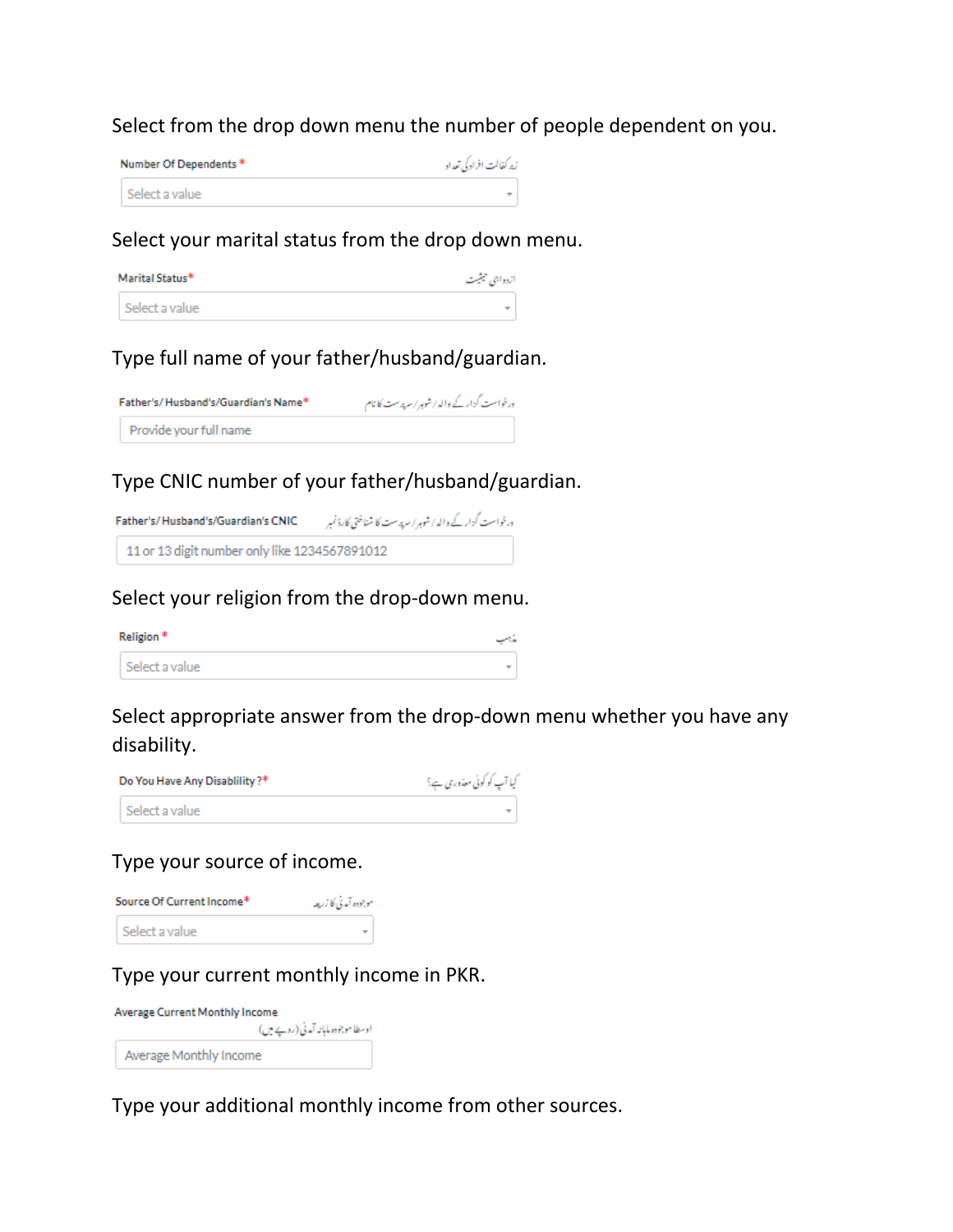| <b>Other Monthly Income</b> | اضافی ماہانہ آمدنی (روپے میں) |  |  |
|-----------------------------|-------------------------------|--|--|
| Select a value              |                               |  |  |

#### If you have any bank account, provide its name and account number.

| Bank Name __ كِيا آپ كا كوئي بينك اكاؤنٹ ہے؟ " Do You Any Bank Account ? # |                             | Account Number : ينك كانام | الكاؤنث نم |
|----------------------------------------------------------------------------|-----------------------------|----------------------------|------------|
| Select a value                                                             | $\mathbf{F}$ Select a value |                            |            |

Write down your personal wealth detail. It can be in the form of cash, asset, property etc.)

| <b>Personal Wealth</b> | زائی اتاقے |
|------------------------|------------|
|                        |            |

Type consumer ID of any of your utility bill. (Gas, electricity or Telephone).

| <b>Applicant Utility Bill Consumer Id</b><br>درخواست گزار کے کسی یوٹیلٹی بل کا نمبر |
|-------------------------------------------------------------------------------------|
|                                                                                     |

Type your National Tax Number.

درغواست گزار کا قومی ٹیکس نمبر Applicant National Tax Number

Providing NTN is not mandatory however having NTN will increase the selection chances of applicant. You can visit FBR official website to apply for NTN to increase your selection chances.

Upload your passport size picture. (Make sure the selected picture is clearly visible and is not a selfie)

| <b>Applicant Picture</b> | درخواست گزار کی تصویر |
|--------------------------|-----------------------|
| <b>Select A Picture</b>  | <b>Browse</b>         |

Scan or take the picture of your CNIC's front side and back side and upload.

| شناختی کارڈ کے سامنے والے حصے کی تصویر CNIC's Front Side Picture |               |  | شناختی کارڈ کے پیچے والے حصے کی تصویر ہے CNIC's Back Side Picture |  |               |  |
|------------------------------------------------------------------|---------------|--|-------------------------------------------------------------------|--|---------------|--|
| Select A Picture                                                 | <b>Browse</b> |  | <b>Select A Picture</b>                                           |  | <b>Browse</b> |  |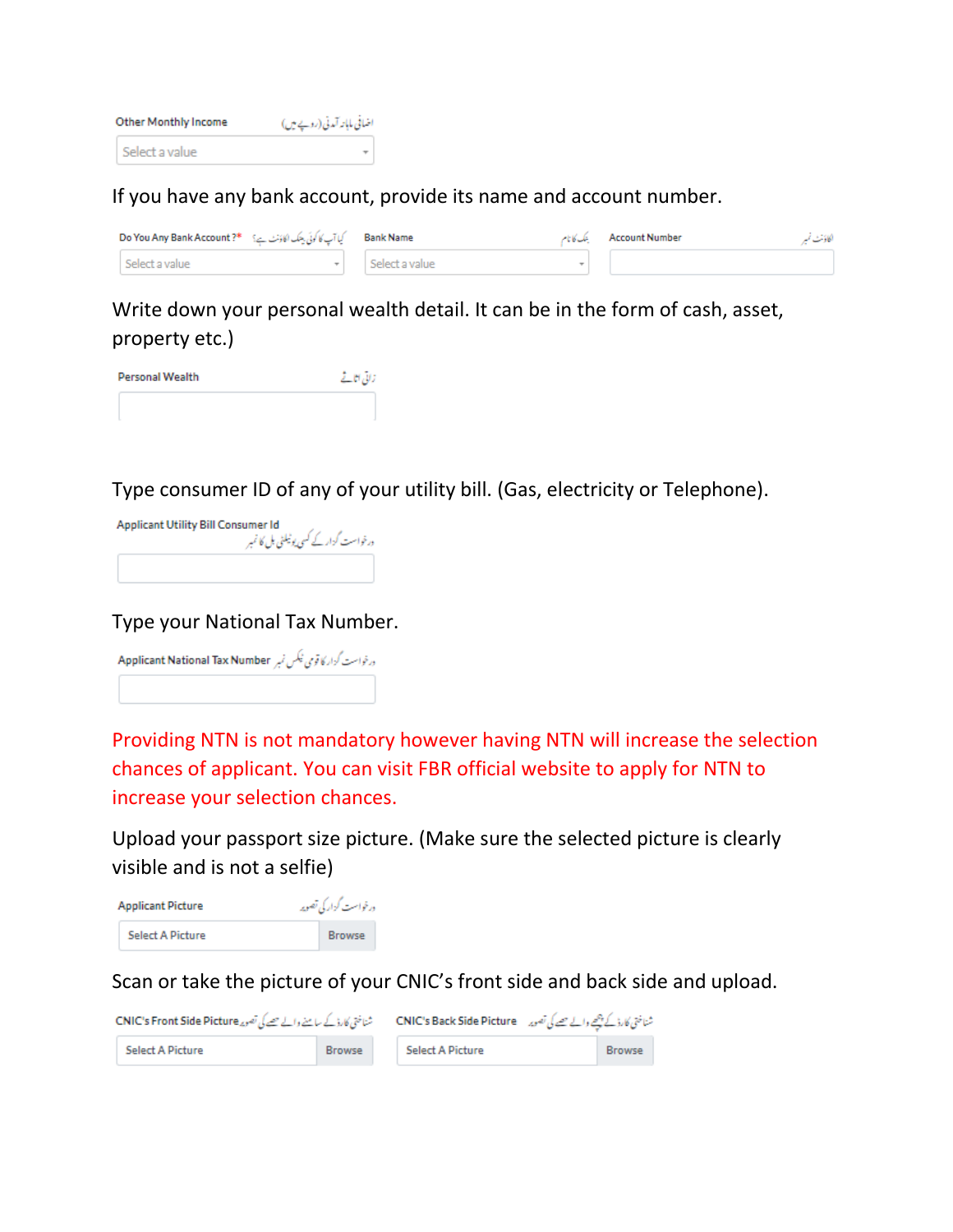C. QUALIFICATIONS DETAIL

ی اہلیت

علومات برائے رابطہ

Select your highest level of education from the drop down menu.

| Education* |                | п. |
|------------|----------------|----|
|            | Select a value | ÷  |

If you have obtained any technical education select from the drop down menu. Select 'None' if not any.

| Do You Have Any Technical Education* |                | کیا آپ کے پاس کوئی تکنیکی تعلیم ہے؟ |
|--------------------------------------|----------------|-------------------------------------|
|                                      | Select a value |                                     |

Select any relevant technical skill you have from the drop down menu. Select 'None' if not any.

| Are You Skilled Or An Artisan?* |                | كيا آپ كاريگر ہ يا كسى ہنر ميں مہارت ركھتے ہى؟ |
|---------------------------------|----------------|------------------------------------------------|
|                                 | Select a value | ÷                                              |

#### Upload your last educational degree/certificate.

| تعليمي ذكرى ابلوذ كريں<br><b>Upload Educational Degree</b> |               |  |
|------------------------------------------------------------|---------------|--|
| <b>Select A Picture</b>                                    | <b>Browse</b> |  |

Upload your technical education certificate/diploma if any.

| Upload Technical Education Certificate | تكنيكي تعليم دستاويز ابلوذكريں |  |
|----------------------------------------|--------------------------------|--|
| <b>Select A Picture</b>                | <b>Browse</b>                  |  |

Upload if you have any documented proof/certificate of your artisanship or any skill obtained.

| Upload Artisanship Certificate/Any Other Proof<br>فن تعليم كا سرنيفيكيث يا كوئي مساوي دستاويز لالوذكريں |               |
|---------------------------------------------------------------------------------------------------------|---------------|
| <b>Select A Picture</b>                                                                                 | <b>Browse</b> |

**D.CONTACT DETAIL** 

Provide your correct contact details under this section as you will be contacted by the bank through the contact details you provided below.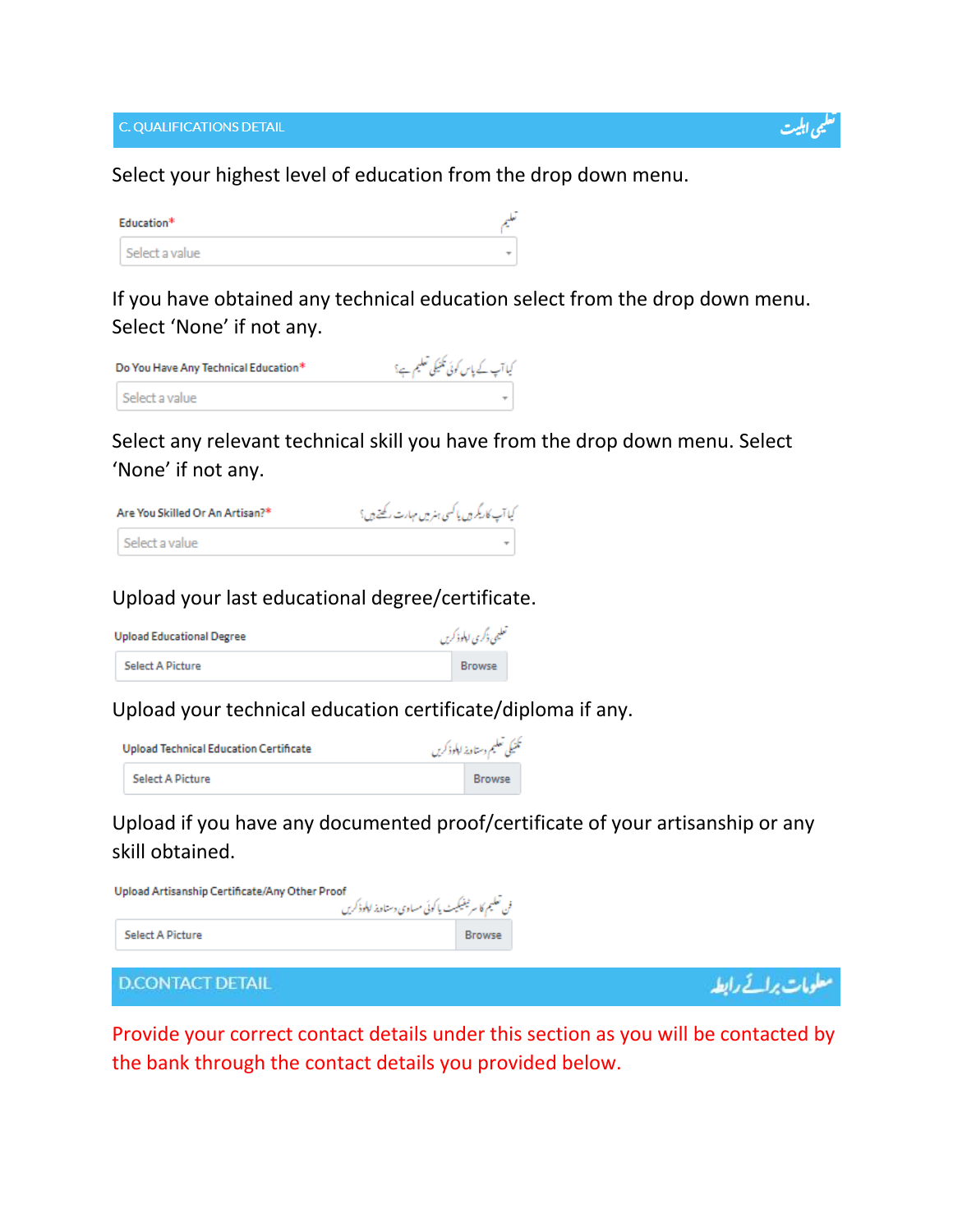#### Type your present address here.

| Present Address* | سوجودوجه |
|------------------|----------|
|                  |          |
|                  |          |

Select your present province, district and tehsil from the drop-down menu.

|                | Present Province* | موجوده صويه | Present District * | موجوده صلع | Present Tehsil* | 259.5 |
|----------------|-------------------|-------------|--------------------|------------|-----------------|-------|
| Select a value |                   |             | Select a value     | $\sim$     | Select a value  |       |

Type your permanent address here if different from the present address.

| Permanent Address(If Different)* | مستقل پتہ ( اگر موجودہ پتہ سے مختلف ھے ) |
|----------------------------------|------------------------------------------|
|                                  |                                          |
|                                  |                                          |

Select province, district and tehsil of your permanent address from the dropdown menu.

| Permanent Province* | Permanent District * | مستقل ضلع | <b>Permanent Tehsil</b> |  |
|---------------------|----------------------|-----------|-------------------------|--|
| Select a value      | Select a value       |           | Select a value          |  |

Type your residence phone /landline number with area code.

| Residence Phone No.With Area Code |  |
|-----------------------------------|--|
| Number Format 051xxxxxxx          |  |

Type your primary mobile number that is currently in your use.

| Primary Mobile No.*        | موبائل نمبر |
|----------------------------|-------------|
| Number Format 03xxxxxxxxxx |             |

Type your secondary mobile number. This is important just in case your primary number or landline number is not accessible.

| Secondary Mobile No.*      | متبادل موبائل نمبر |
|----------------------------|--------------------|
| Number Format 03xxxxxxxxxx |                    |

Select appropriate option whether your primary mobile number is registered in your name.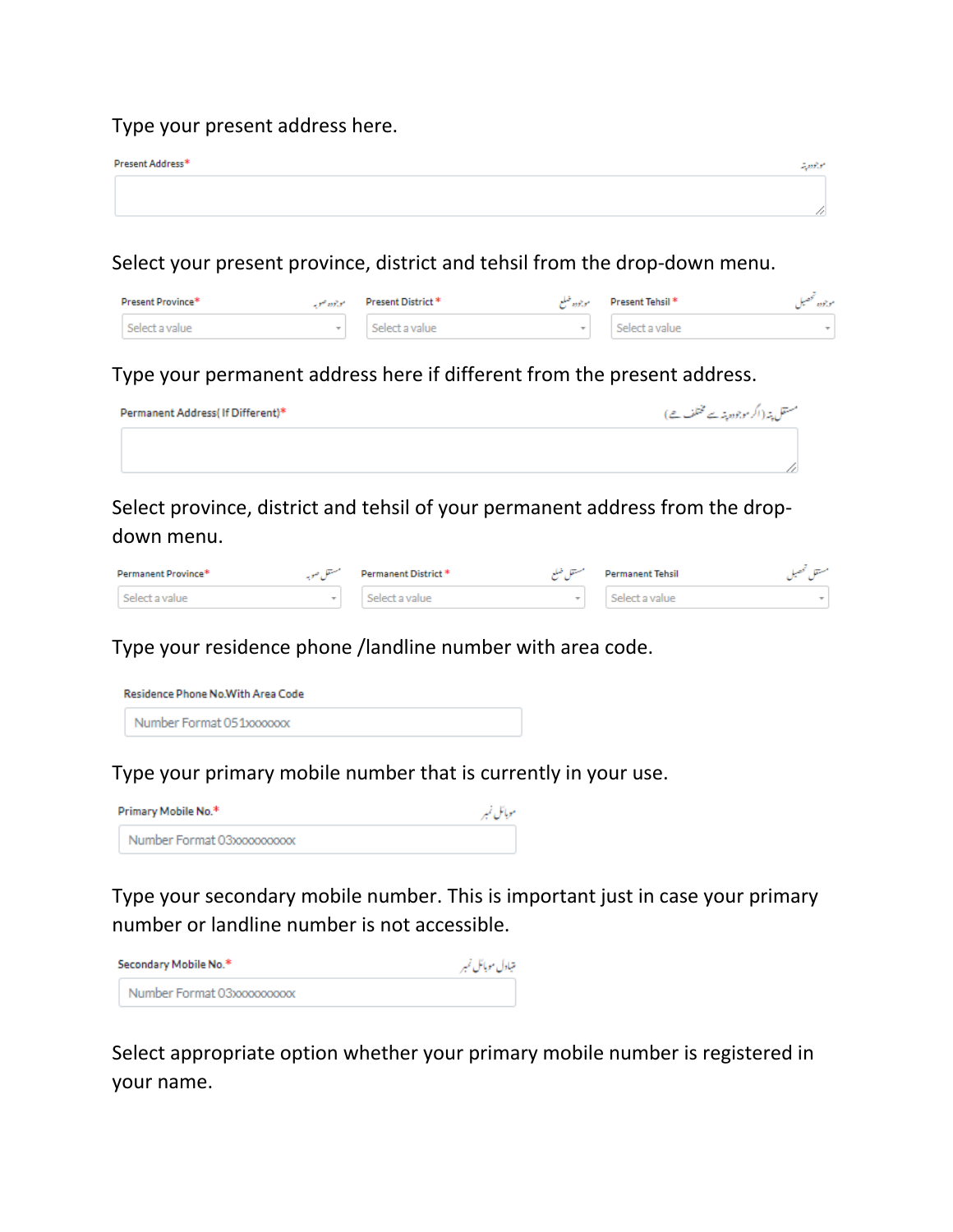| Is Primary SIM Registered With Your Own Name? * | کیا سم آپنےنام پر رجسٹر ہے؟ |
|-------------------------------------------------|-----------------------------|
| l Select a value                                |                             |

## Type your email address. You can leave this blank empty if you don't have an email address.

| E-Mail Address (If Any)       | ای میل ایڈریس (اگر ہے) |
|-------------------------------|------------------------|
| Email Adress in proper format |                        |

#### Select your residence type whether it's rented, shared or your own etc.

| Residence Type* | رہائشی حیثیت             |
|-----------------|--------------------------|
| Select a value  | $\overline{\phantom{a}}$ |

#### E. BUSINESS INFORMATION

#### **Section E: Business Information**

#### **This section is about your business related information.**

What is the main category of your business? Select from the drop down menu.

کاروباری معلومات

| Industory Category* | کاروباری کی مرکزی نوعیت |
|---------------------|-------------------------|
| Select a value      |                         |

#### Select your business sector from the drop down menu.

| <b>Business Sector*</b> | کاروباری شعبه |
|-------------------------|---------------|
| Select a value          |               |

#### Select your business sub-sector from the drop down menu.

| Business Sub-Sector* | كاروبار ذيلي شعبه |  |
|----------------------|-------------------|--|
| Select a value       |                   |  |

#### Type official name of your business.

| Business Name*       | كاروبار كأنام |
|----------------------|---------------|
| <b>Business Name</b> |               |

Provide basic details of your business.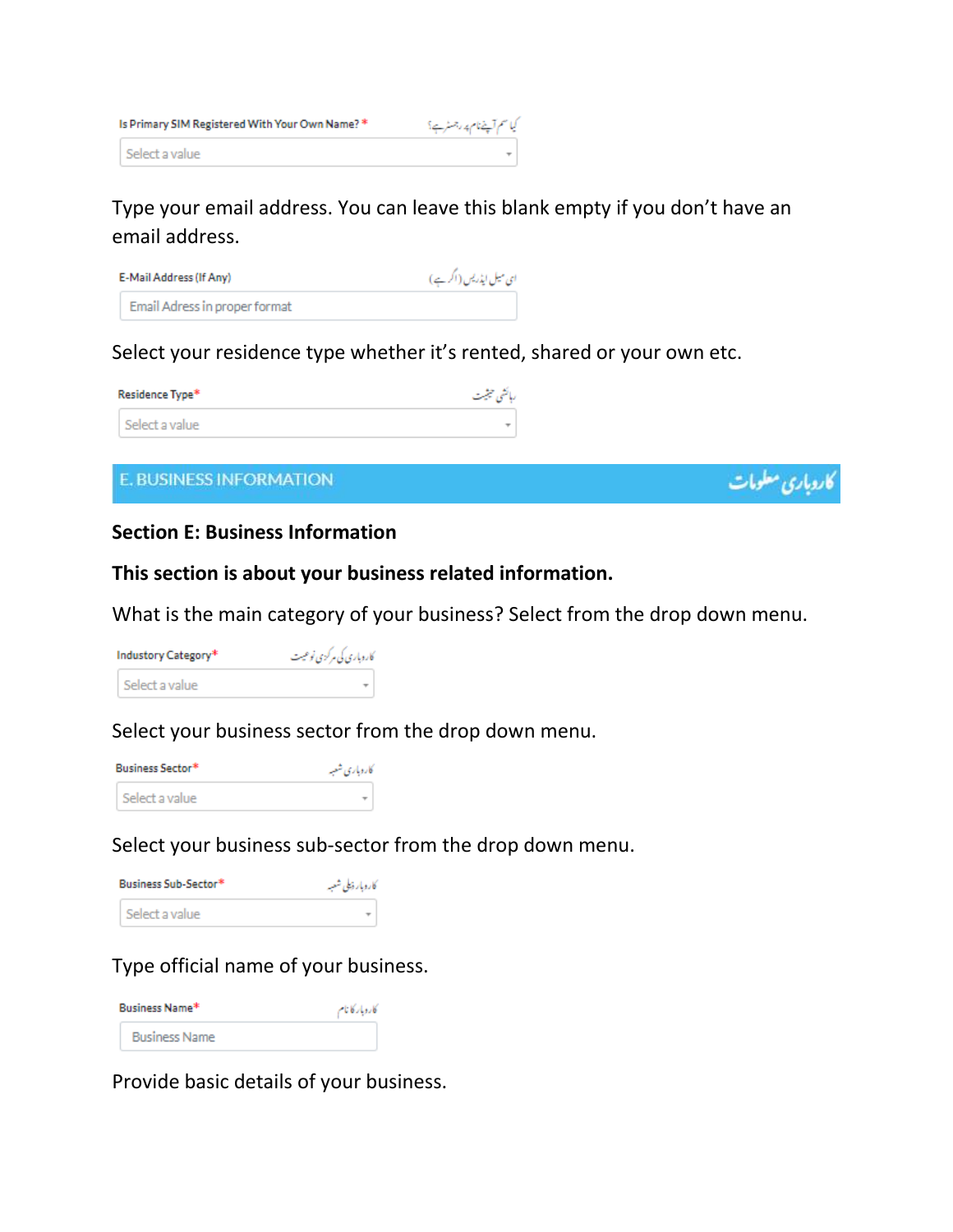| Chosen Business Detail* | منتخب كرده كاروباركي تفصيل |
|-------------------------|----------------------------|
| Chosen Business Name    |                            |

Select your business address from the drop down menu. Provide your residential address in case your business doesn't have any physical presence.

| Business Address* | كاروباري يته |
|-------------------|--------------|
|                   |              |
|                   |              |

Select your business province from the drop down menu.

| Business Province* | کاروپاری صوبه |
|--------------------|---------------|
| Select a value     |               |

Select your business district and tehsil from the drop down menu.

| Business District * |              | Business Tehsil کاروباری ضلع | كاروباري تتحصيل |
|---------------------|--------------|------------------------------|-----------------|
| Select a value      | $\mathbf{r}$ | Select a value               |                 |

Is your business registered or not? Select appropriate answer.

| Business Registration Status* | کاروباری رجسٹریشن کی موجودہ حیثیت |
|-------------------------------|-----------------------------------|
| Select a value                |                                   |

Select the entity type of your business. Entity type is the ownership structure of your business e.g. sole proprietorship, partnership or limited company.



Type consumer ID of your business utility bill if applicable. (Electricity, Gas, Water or Telephone bill)

**Business Utility Bill Consumer Id** کاروبارسے منسلک کسی یوٹیلٹی بل کا نمبر<br>کاروبارسے منسلک کسی یوٹیلٹی بل کا نمبر

Type your business National Tax Number.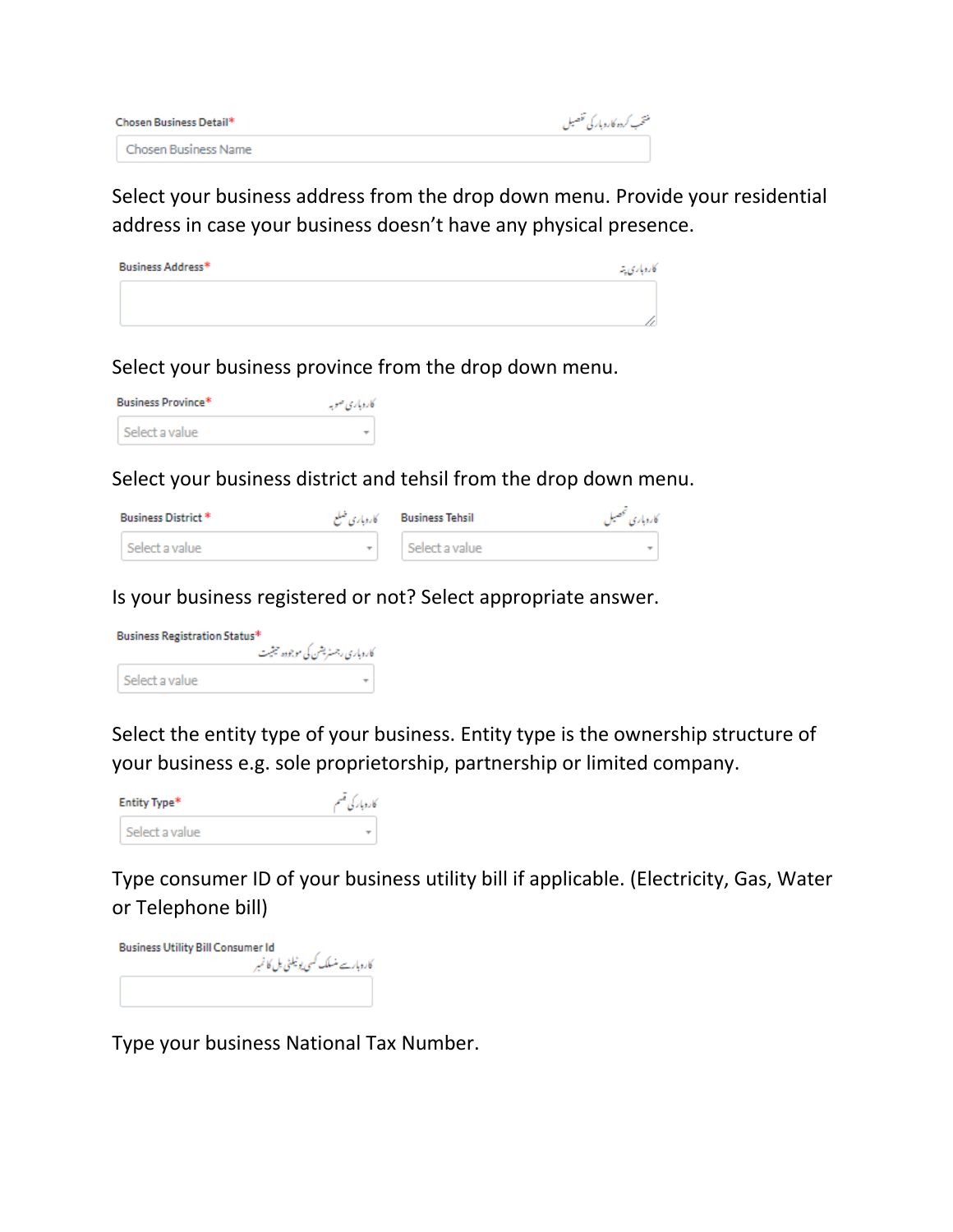

Select whether any vehicle is registered in your name or in your business partner's/company's name.

| Is Any Vehicle Registered On Your/Partnership/Company Name?* |                                |  |
|--------------------------------------------------------------|--------------------------------|--|
|                                                              | آپ کے نام یہ رجسٹرڈ کوئی گاڑی؟ |  |
|                                                              | Select a value                 |  |

#### If applicable upload registration documents of your vehicle.

| <b>Provide Registration Number Picture</b> | رجسٹریشن نمبر فراہم کریں |
|--------------------------------------------|--------------------------|
| <b>Select A Picture</b>                    | <b>Browse</b>            |

#### **F. FINANCING DETAILS**

**This section is regarding the information related to loan you are going to avail under this scheme.**

Select the type of loan you need for your business.

Loan Type\*

**Running Finance** 

Select the tier type depending on the size of loan required.

Tier Type\*

Tier 1 (T1) Loans-RS. 100,000 TO RS. 1

Loans provided under Prime Minister's Kamyab Jawan Program are now segregated into 3 tiers.

- Tier 1: The range is 100,000 upto 1 million PKR with 3% markup
- Tier 2: The range is above 1 Million upto 10 Million PKR with 4% markup
- Tier 3: The range is above 10 Million upto 25 Million PKR with 5% markup

#### Select loan repayment tenure. How many years do you need to pay it back?

| Tenure In (YEAR)* | قرضه کی مدت |
|-------------------|-------------|
| Select a value    |             |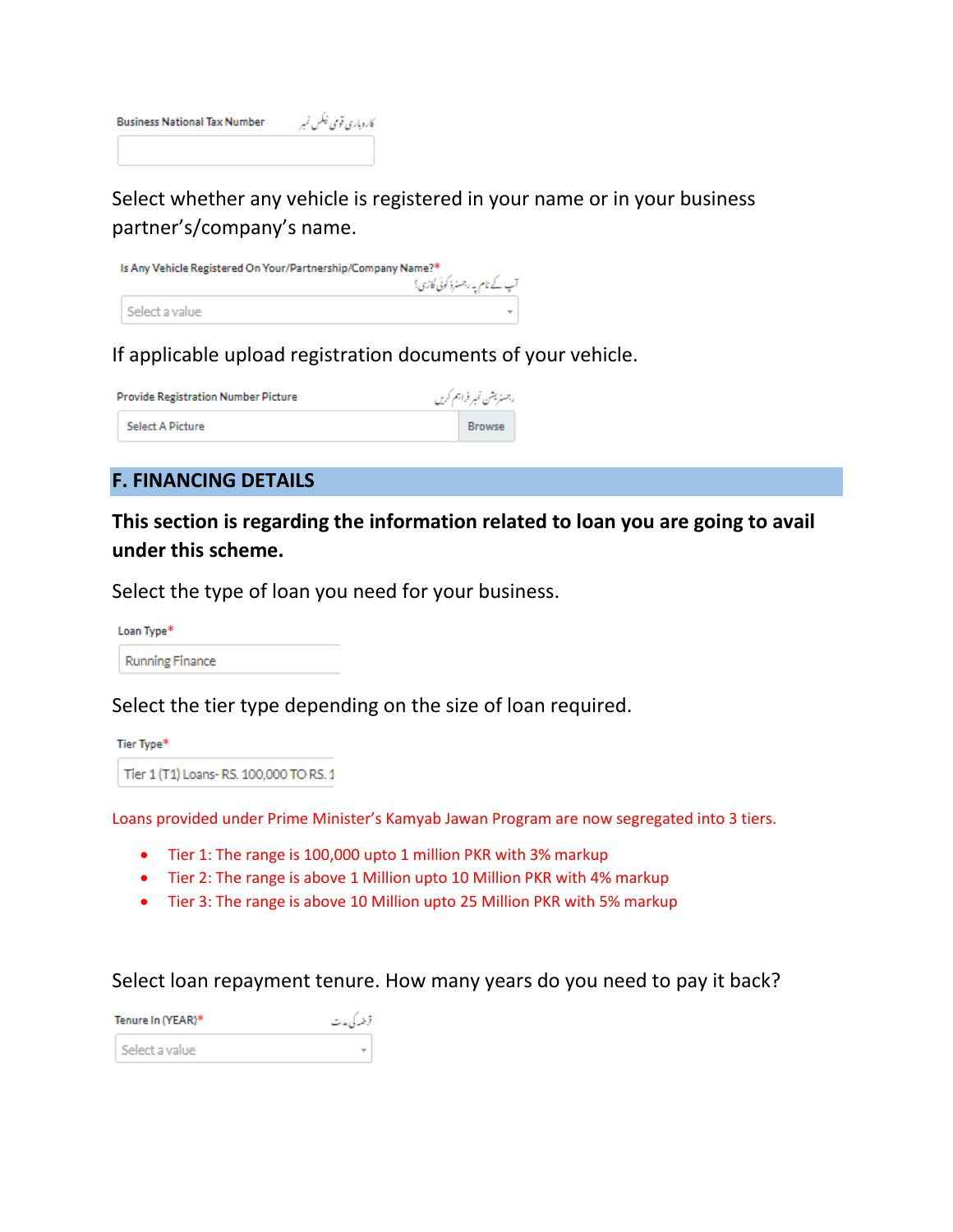Type total estimated cost of your business in PKR.

| Projected Cost (Estimated) In Rs.* | متوقع لاكت |
|------------------------------------|------------|
|                                    |            |

Type required loan amount in PKR.

| Required Loan Amount Rs.* $(\iota_{\mathcal{X}} \leftarrow s) \delta_{\iota}$ روپے میں ا |  |
|------------------------------------------------------------------------------------------|--|
|                                                                                          |  |

Type the required loan amount in words.

| Required Loan Amount In Words Rs. |                               |  |
|-----------------------------------|-------------------------------|--|
|                                   | مطلوبه قرض کی رقم (الفاظ میں) |  |
|                                   |                               |  |

Select the percentage of your own contribution in the business.

| Equity Contribution* |  |
|----------------------|--|
| Select a value       |  |

Mention in digits your contribution in the business. (This field will be automatically updated once equity contribution percentage is added in the above field)

| <b>Equity Amount</b>    |  |
|-------------------------|--|
|                         |  |
|                         |  |
| <b>SECURITY DETAILS</b> |  |

**Note: This section will only be visible/applicable if you are applying for the loan above 1 million under tier 2 or 3.**

Select the type of security you are offering to the bank. (You can offer vehicle, land, ornaments, public security or private security. Public security is investment in government bonds while private security is investment in any bond/company shares.)

| <b>Security Offered</b> |  |
|-------------------------|--|
| Select Value            |  |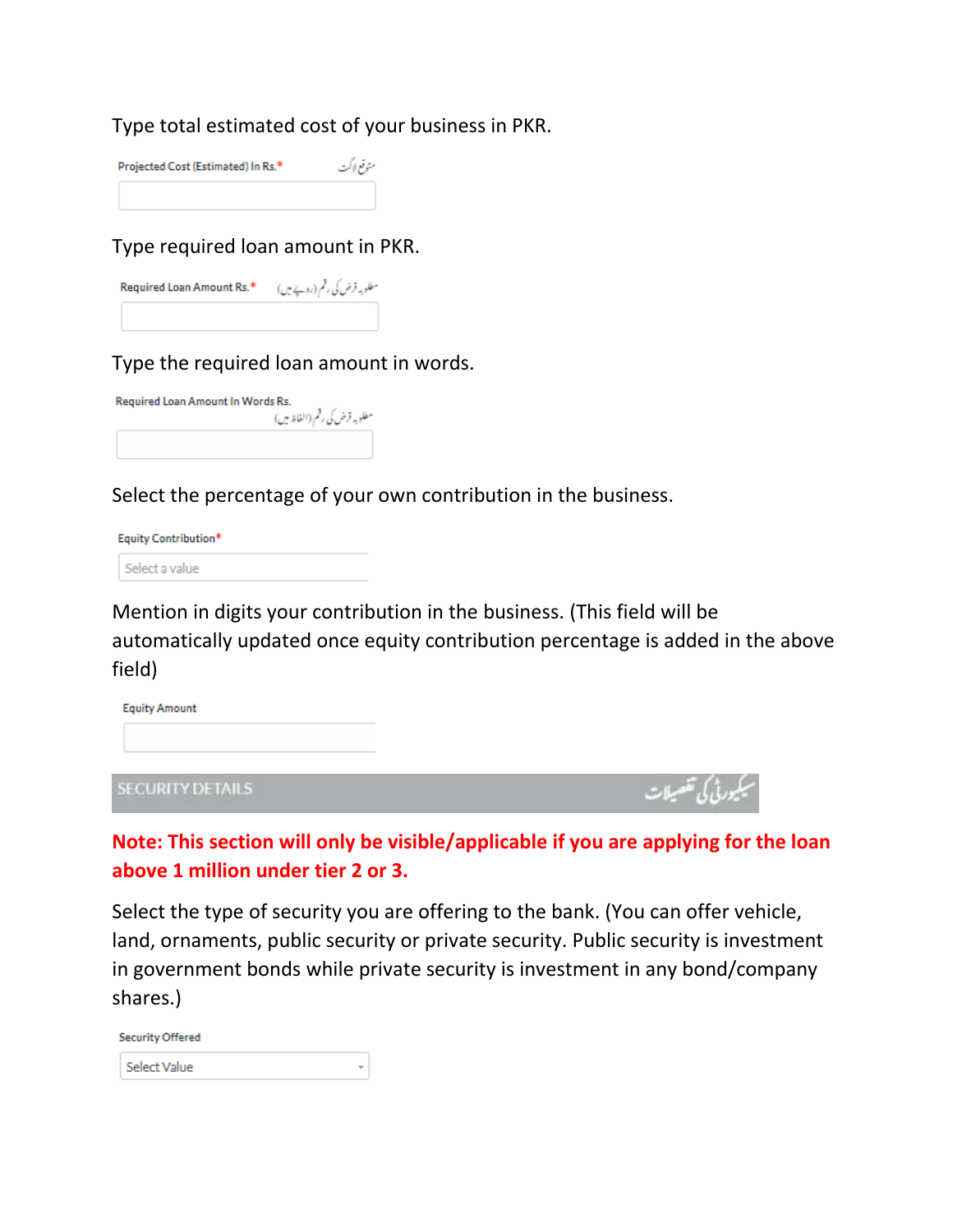#### Type briefly details of the security being offered.

**Security Description** 

#### Select the ownership status of offered security.

| Ownership Of Offered Security |
|-------------------------------|
| Select Value                  |

#### Upload the documented proof of security being offered.

| <b>Security Offered Proof</b> |        |
|-------------------------------|--------|
| <b>Browse</b>                 |        |
|                               |        |
|                               |        |
|                               | ل پلان |
|                               |        |

 $\overline{\phantom{a}}$ 

#### **Section H: Business Plan**

**If initially you had selected 'New Business' as your current business status, then below mentioned questions will be shown under this section.**

Type estimated cost of operating assets.

**Estimated Cost Of Operating Assets** 

Type the estimated cost required for the initial setup of your new business.

**Estimated Initial Setup Cost** 

Type your monthly business revenue. Mention expected estimate.

Estimated Monthly Business Revenue (Pkr)

Type your monthly business expenses. Mention expected estimate.

Estimated Monthly Direct Business Expenses (Pkr)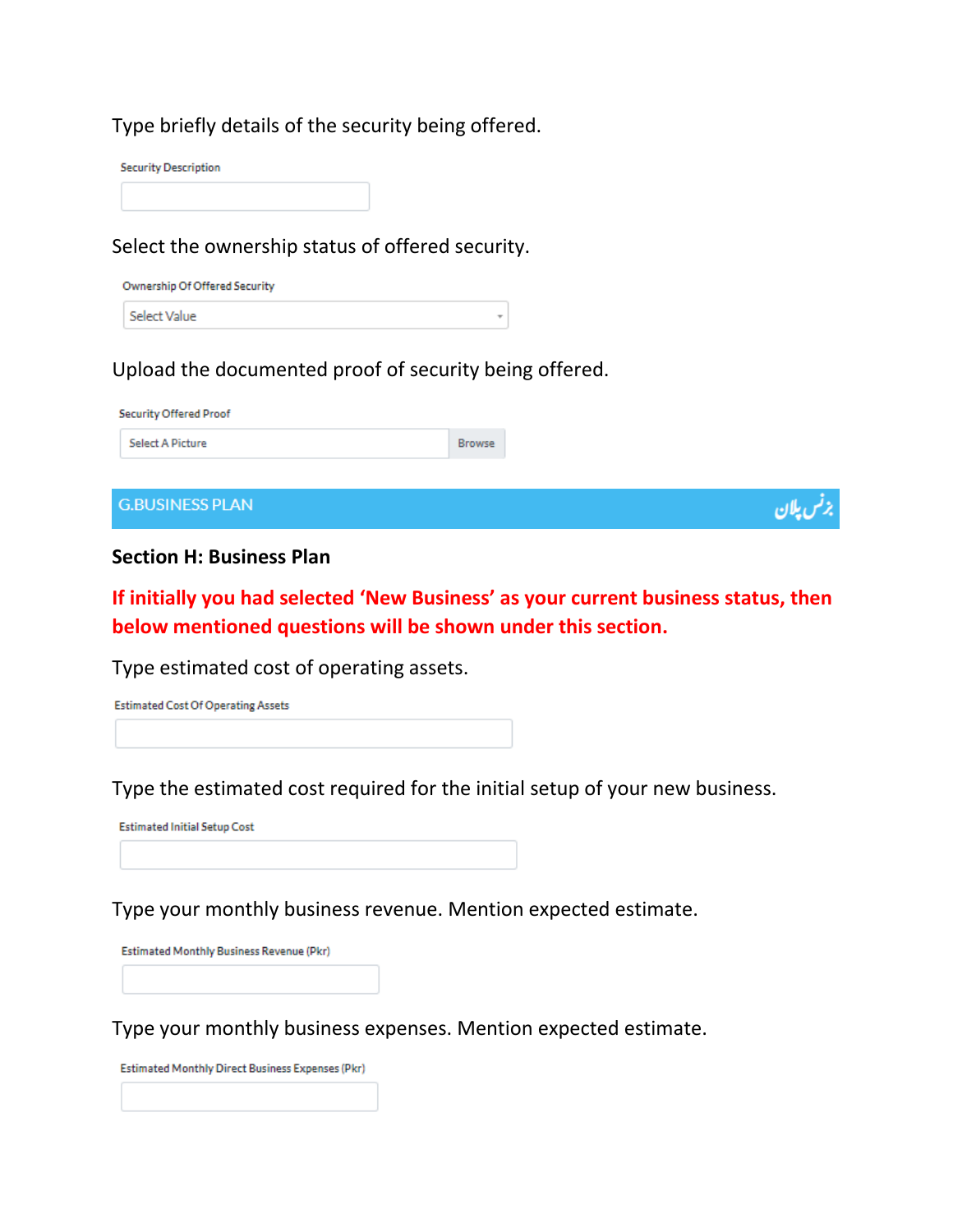Type your monthly indirect business expenses. Mention expected estimate.

Estimated Monthly Indirect Business Expenses (Pkr)

Type in digits the estimated number of employees to be hired in your business.

**Estimate Number Of Employees** 

Select your relevant experience in years.

**Relevet Experience (YEAR)** 

Select Value

Upload your experience certificate if any.

**Experience Certificates** 

**Select A Picture** 

Use this field if you want to upload any other relevant document to strengthen your case.

**Browse** 

| <b>Any Other Document</b> |               |
|---------------------------|---------------|
| Select A Picture          | <b>Browse</b> |

Upload the feasibility report of your new business. Either you can draft feasibility report yourself or avail the services of a finance expert/company.

| <b>Feasibilty Report File</b> |               |  |
|-------------------------------|---------------|--|
| <b>Select A Picture</b>       | <b>Browse</b> |  |

## **If initially you had selected 'Expand existing Business' as your current business status, then below mentioned questions will be shown under 'Business Plan' section.**

Mention current assets of your business. (Current assets are for a shorter period of time used in the day-to-day operations of a business to keep it running. For example cash, cash equivalents, accounts receivable, stock inventory, marketable securities, pre-paid liabilities, and other liquid assets.)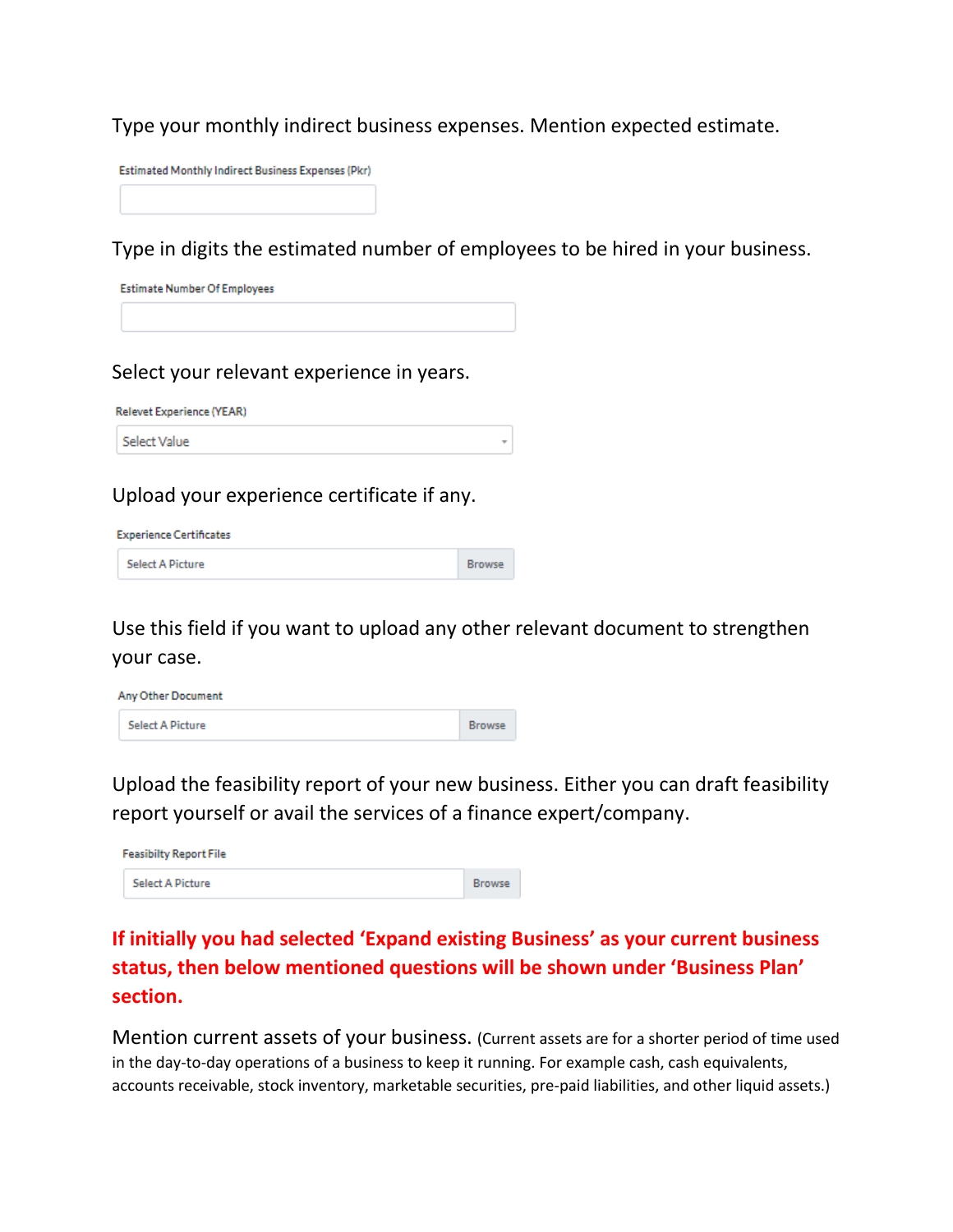**Current Assets** 

Type name of your fixed assets. (Fixed assets are long-term, physical assets such as machinery, plant, equipment, shop/building ownership etc.)

**Fixed Assets** 

Type your current liabilities. (E.g. accounts payable, short-term debts, income taxes owed etc.)

**Current Liabilities** 

Type your long term liabilities. (E.g. bonds payable, long-term loans, capital leases, deferred income taxes etc.)

**Long Term Liabilities** 

Type your equity contribution amount.

**Owner Equity** 

Type your monthly business revenue.

Monthly Business Revenue (Pkr)

Type your monthly business direct expenses.

Monthly Business Direct Expenses (Pkr)

Type your monthly business indirect expenses.

Monthly Business Indirect Expenses (Pkr)

Type in digits the number of employees associated with your business.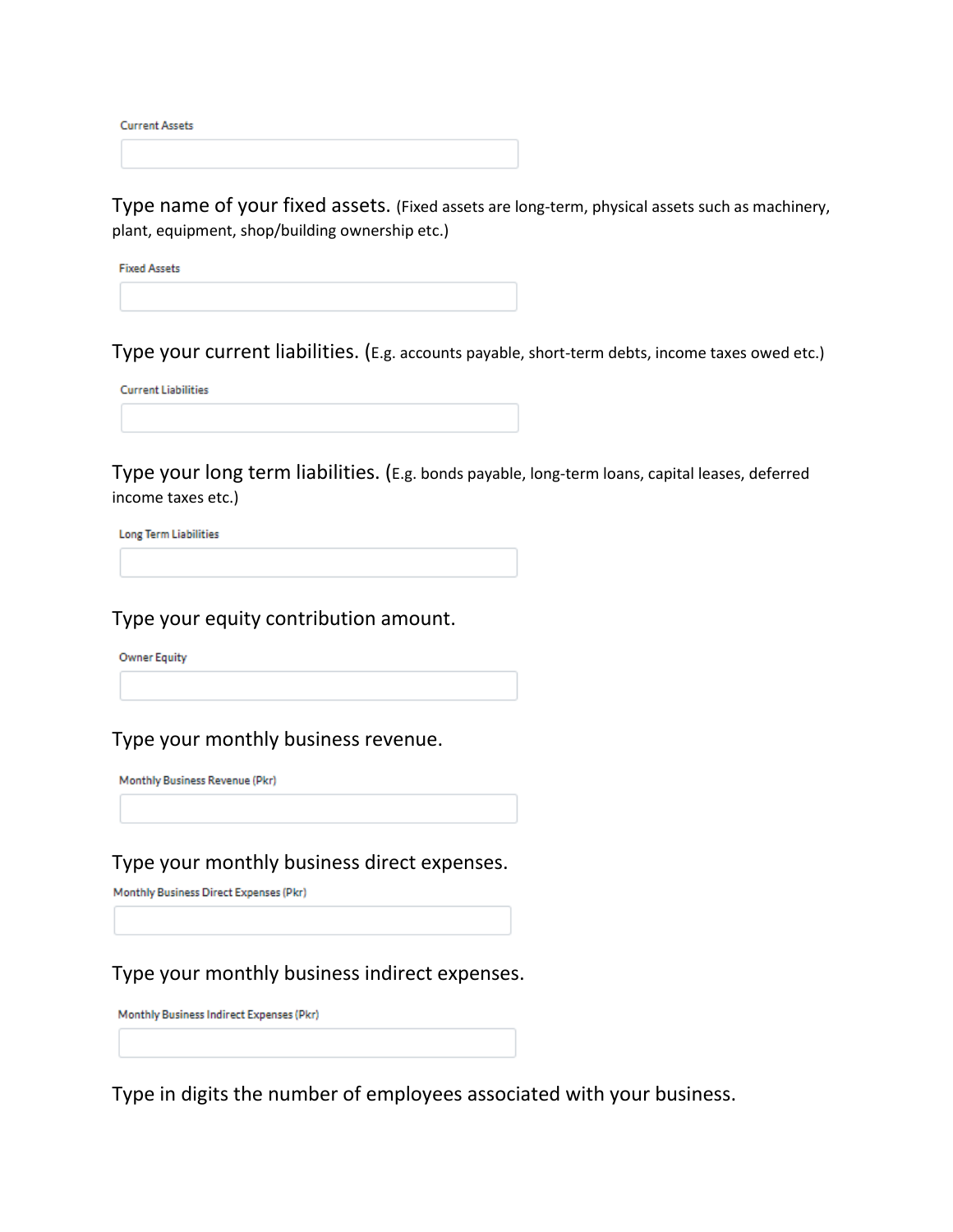Number Of Current Employees (In Digits Only)

Type in digits the estimated number of new employees expected to be hired.

Estimated Increase In Number Of Employees (In Digits Only)

For how many years you are associated with this business? Type your business age in numbers.

Browse

Browse

**Business Age (In Numbers Only)** 

#### Upload your latest tax return file.

Latest Tax Return File

**Select A Picture** 

Upload your business license or registration document.

License/Registration

**Select A Picture** 

#### Upload your financial bank statement of last 3 years.

**Last 3 Years Financial Statement** 

**Select A Picture** Browse

If applicable, upload recommendation letter from Chamber / Trade Body / Union.

Recommendation Letter From Chamber / Trade Body / Union

**Select A Picture Browse** 

Upload the feasibility report of your business. Either you can draft feasibility report yourself or avail the services of a finance expert/company.

**Feasibilty Report File Select A Picture** Browse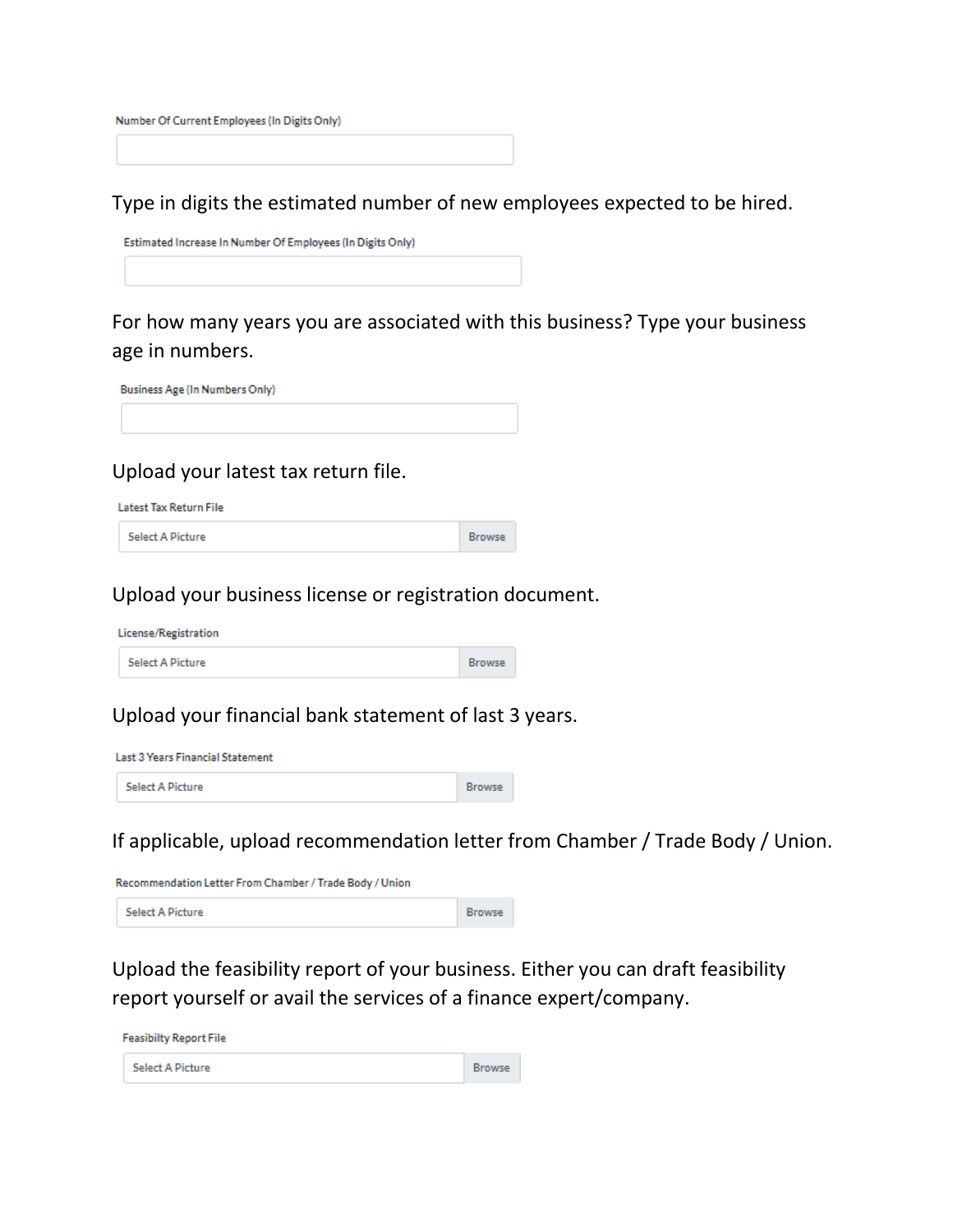#### **Section I: Financing History**

Is you or your parent or spouse a defaulter? (This may affect the minimum required size of your security and equity contribution.)

| Is Your Parent Or Spouse Loan Defaulter? |
|------------------------------------------|
| ( بان) Yes                               |

Mention loan defaulter details.

Loan Defaulter Detail

**If you have already availed any type of loan from other banks, you are required to mention details here.**

Type name of the bank from where you have availed loan.

| <b>Bank Name</b> |                |  |
|------------------|----------------|--|
|                  | Select a value |  |

Type in digits total loan amount you had received.



Type in digits outstanding loan amount.

Outstanding Loan Amount (PKR)

#### **I.REFERENCES**

واله جات

You are required to provide details of 2 persons as a reference.

Please note that the references you are providing should not be your blood relative.

Type full name of the person.

Type your relation with him/her. (Friend, colleague, neighbor etc.)